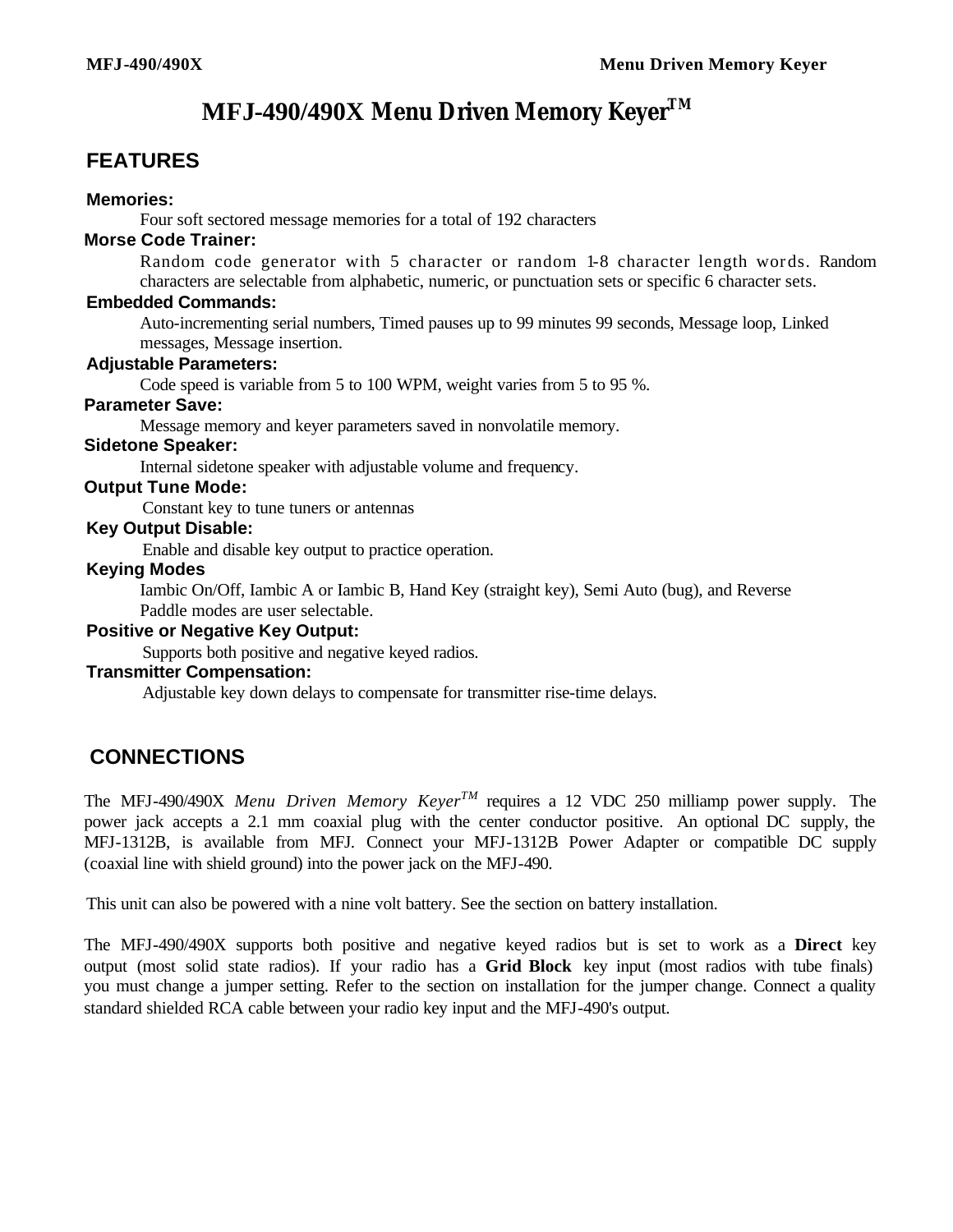# **INSTALLATION**

If you purchased a MFJ-490X (keyer without paddle) you must install it onto your paddle. Follow these instructions for installing a MFJ-490X onto a MFJ-564 or Bencher type paddle.

- 1. Remove any cables from the paddle. Do not apply power to unit while it is disassembled.
- 2. Remove the rubber foot from the bottom rear of the paddle. When you replace the screw from the foot, use one of the screws supplied in the installation kit.
- 3. Remove the plastic cable clamp from the bottom center of the paddle.
- 4. If you wish to use a nine volt battery, install one now. A nine volt battery fits in the bracket sideways over the circuit board. MFJ suggests the use of a good long-life alkaline battery for longest operation.
- 5. If your radio uses **Grid Block** key input you must change a jumper inside the keyer. A header is located in the rear of the unit between the CPU and the RCA jack. The jumper should be moved to the two rightmost pins (closest the RCA jack).
- 6. Slide the MFJ-490X on to the back of the paddle. Thread the cable through the slot on the left bottom of the MFJ-490X. Secure the case with the bumper and new screw. The MFJ-564 Iambic Paddle has 4 additional holes to better secure the case to the paddle.
- 7. Connect the cable shield to the middle rear terminal on the bottom of the paddle. The red wire should connect to the dash solder lug. The white wire should connect to the dot soldier lug. The wires should be as short as possible to minimize RFI.
- 8. Place the cable in the plastic cable clamp and secure the screw. Fold any excess cable up into the unit.

# **BASIC OPERATION**

The *Menu Driven Memory KeyerTM* is simple to operate. The push-button marked PWR controls power to the unit. After turning the unit on, the keyer will light the four LEDs sequentially and send the characters "0" and "N" in Morse Code using the sidetone speaker. This tells you the MFJ-490X is ready for operation.

Start sending with the paddle. Adjust the volume and speed to your preference. If the speed is still too fast or too slow, adjust the range of the speed knob using the Speed Set feature. See Menu Operation.

### **Factory Reset**

To reset the keyer to default settings, the MENU key is held down through power-up. This resets all settings to the factory default:

> All memory messages are cleared. Speed set to 20 WPM. Iambic A mode selected.  $\qquad \qquad \text{Queue mode off.}$ Break mode off.  $Q$  Output enabled.

Weight set to 50% duty cycle. Sidetone frequency set to 2000 Hz.

If the keyer is turned on in the normal mode (without the MENU key held down), it will retain all settings prior to power down.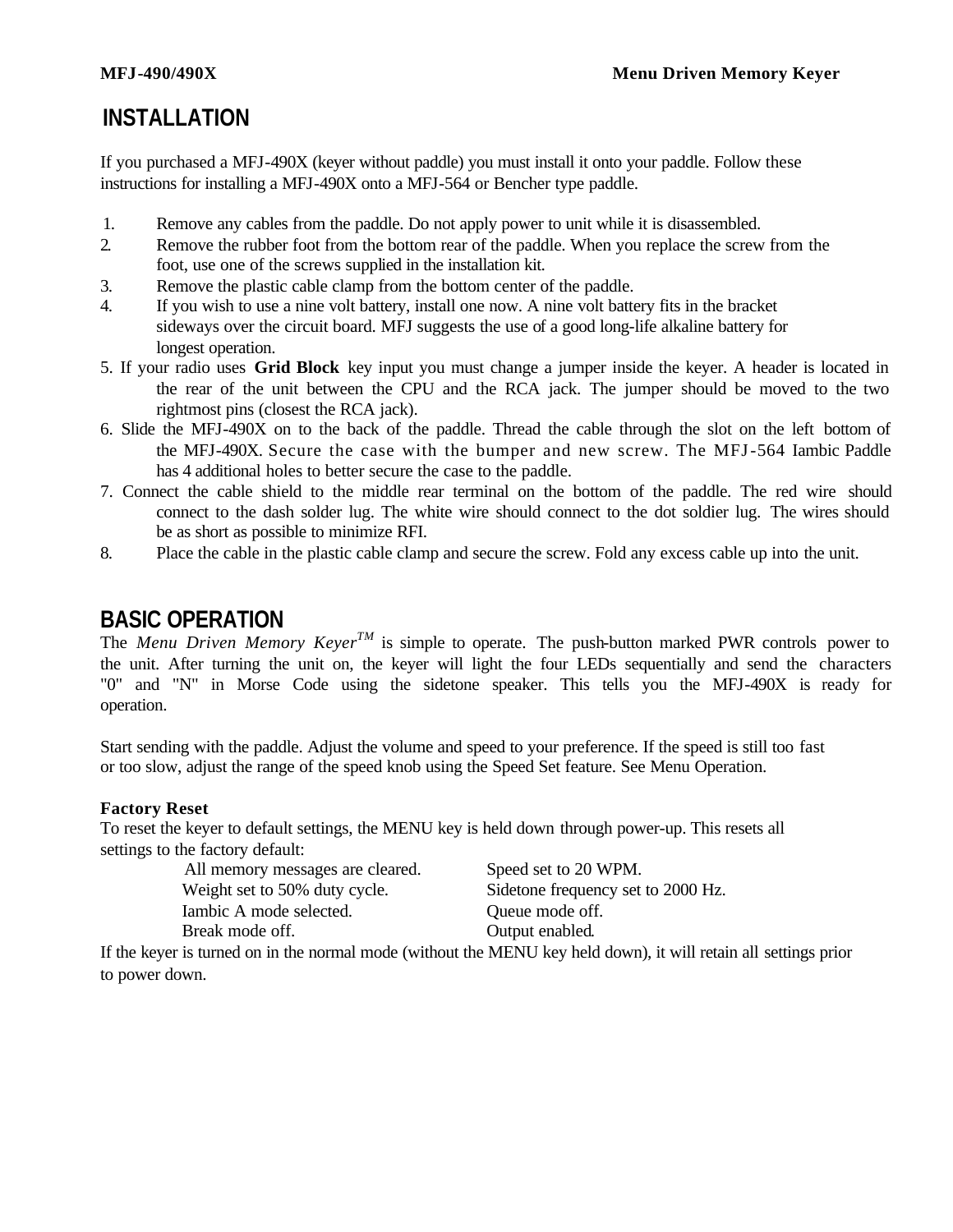### **MFJ-490/49OX Menu Driven Memory Keyer**

## **MENU OPERATION**

The J-490/490X menu system consists of a menu button marked MENU, five function buttons marked F1-F5, and four menu LEDs marked A-D. Pressing the MENU key changes the menu level. The keyer will sound an audible key click and light the Menu LED of the new level. The row of boxes beside that LED now contains the functions of keys **FlF5.**

For example, to enable the Tune (key down) function, look for the box marked Output Tune on the front panel. It is found on Row B under the column F5. Press the MENU key until the LED marked B lights up. Then press the F5 key. The keyer will respond by entering the Tune mode. Squeeze the paddles to exit that mode.

#### **Menu** A **Message Memory** \_

To play or save to a message memory, select Menu A. To save a message to memory, press



and hold the function key until the keyer plays "GO" in Morse code. You may now key in the message of your choice. As you pause after every word, the keyer will play a "W" over the sidetone speaker to show that it is inserting a word break. If the keyer does not recognize your code as a valid character, the keyer will play a series of 8 dots and that character will not be saved. If you make a mistake entering a word, you can back up over it by keying in 8 continuous dots. The keyer will erase the previous word, then play the word before it (if any) to let you know where you stopped. At the end of your message hit the memory function key again to end your message. The keyer will respond by sending an end of message character (+). If you try to save more characters than you have memory, the keyer will automatically end your message, send you an end of message character and lock any unused messages. To play a message, press and release a function key quickly.

### **Embedded commands:**

While in the save message mode you may use embedded commands for special features. To use an embedded command simply store the two character, embedded command code within your message.

- /N Inserts a serial number into a message. All nines are sent as "N" and zeros are sent as "T". A serial number is automatically incremented each time it is sent. To decrement the serial number, press the serial number Decrement menu button. A new serial number can be saved by using the serial number store menu feature. Example: YOU ARE CONTACT NR IN
- /L Create a message loop. ( Message Repeat ) Example: BEACON AA5MT 5 W /L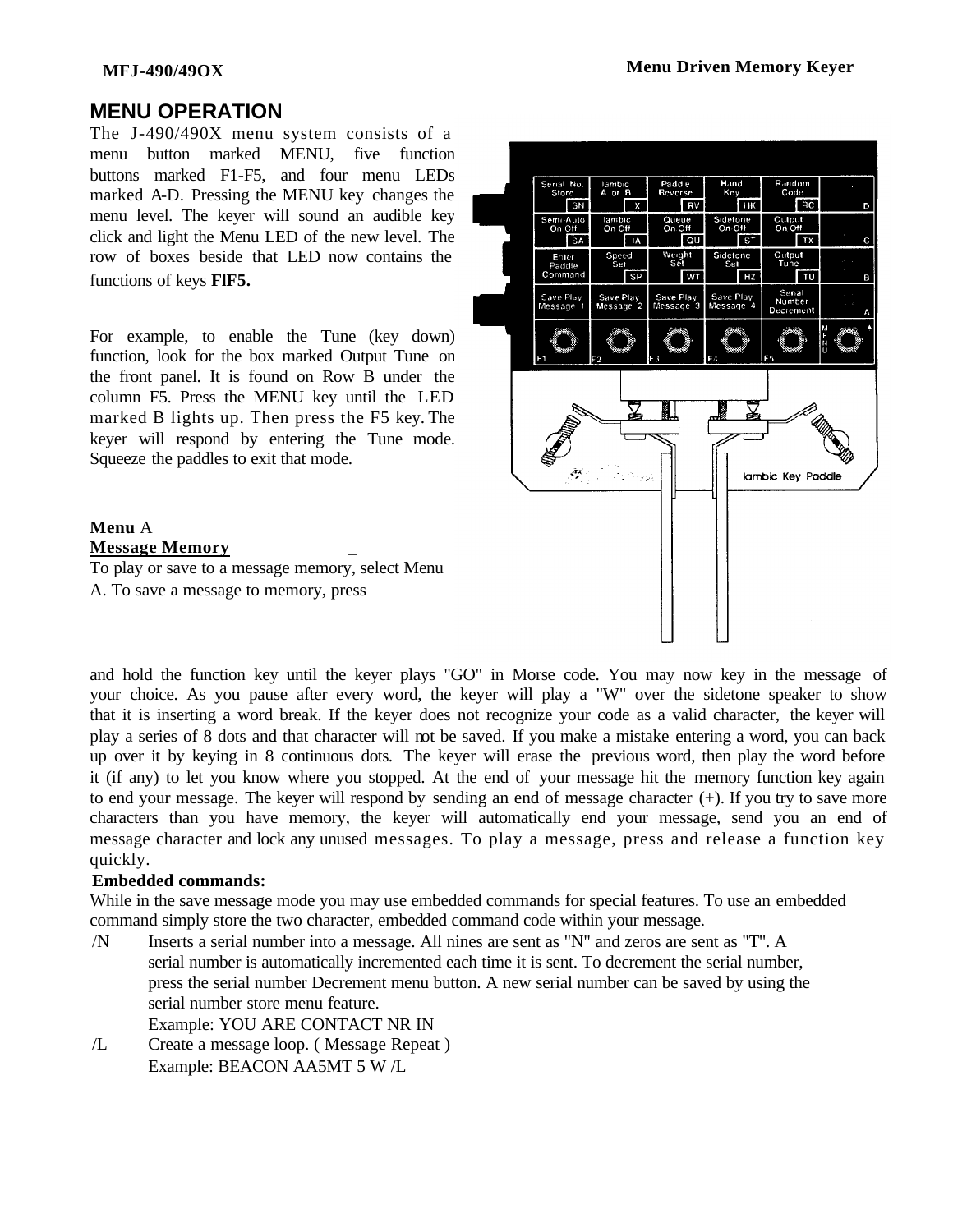- /P Inserts a timed pause into a message. This command is followed by 4 numbers in xx minutes xx seconds format. May be in either / Pxxxx or /Pxxxx format. Example: TIMEOUT 1 HOUR /P6000 TIMEOUT 1.5 MIN / P0090 TIMEOUT 1 H 40 MIN 39 S / P9999
- $/# # = 1, 2, 3, 4$  Insert's memory message number  $#$  into message. (Message Call) This command allows you to include any other message into another message. *A message may not call any other message that contains an embedded message call If* no message is saved for that number nothing will play at the /#.

Example: message 1: CQ CQ CQ CQ

message 2: /1 DE KB5VKY

#### Sending message 2 plays CQ CQ CQ DE KB5VKY /S

Can be added into messages to insert an extra word space.

// To store a / in a message you must use the embedded command //.

Commands can be combined into messages:

FOXHUNT DE AA5MT /S /S /S BEACON WILL REPEAT 5 MIN DE TRANSMISSION NR /N /S /S /S CATCH ME IF YOU CAN /P 0500 /L

#### **Serial Number Decrement**

Use Serial Number Decrement to decrement the current serial number by one. The unit will echo a "D" for every number that is decremented. *If* you decrement down from zero you will get 9999 for your serial number. When a message plays 9999 the serial number will then increment to zero which does not play.

#### **Menu B**

#### **Command Mode**

The first function on Menu B is the enter paddle command mode. After you push the function button F1 the keyer will respond with "CO". Now a two or four character command can be entered on your paddle. If the instruction is invalid then the keyer will send 8 rapid dots (error) and return the keyer to normal mode. If the user wishes to re-attempt modifying features using command mode, he must reenter command mode by pressing F1 again.

All of the menu commands can also be accessed through the Command Mode using the two character shorthand found on the front panel. However, some features are not on the menu. A summary of those commands and a brief description of each feature follows:

#### **Command Mode Commands**

- **BK** Use Break On/Off to toggle between break mode on and off. The keyer responds with the current mode "ON" or "OFF". Break mode allows you to insert code into a message that is playing. Press a dot or dash to break into a message. The keyer will stop the current memory message. Begin sending code. After you finish sending code, press any message button to resume playing the message where you interrupted it. Press **Menu** to clear a message.
- $C#$  Where  $#=0-9$ . Use character break to customize the length of the intercharacter spacing. A standard character break is 3 dot lengths long. The number following the  $C$  is the number of extra dot lengths added to a character break.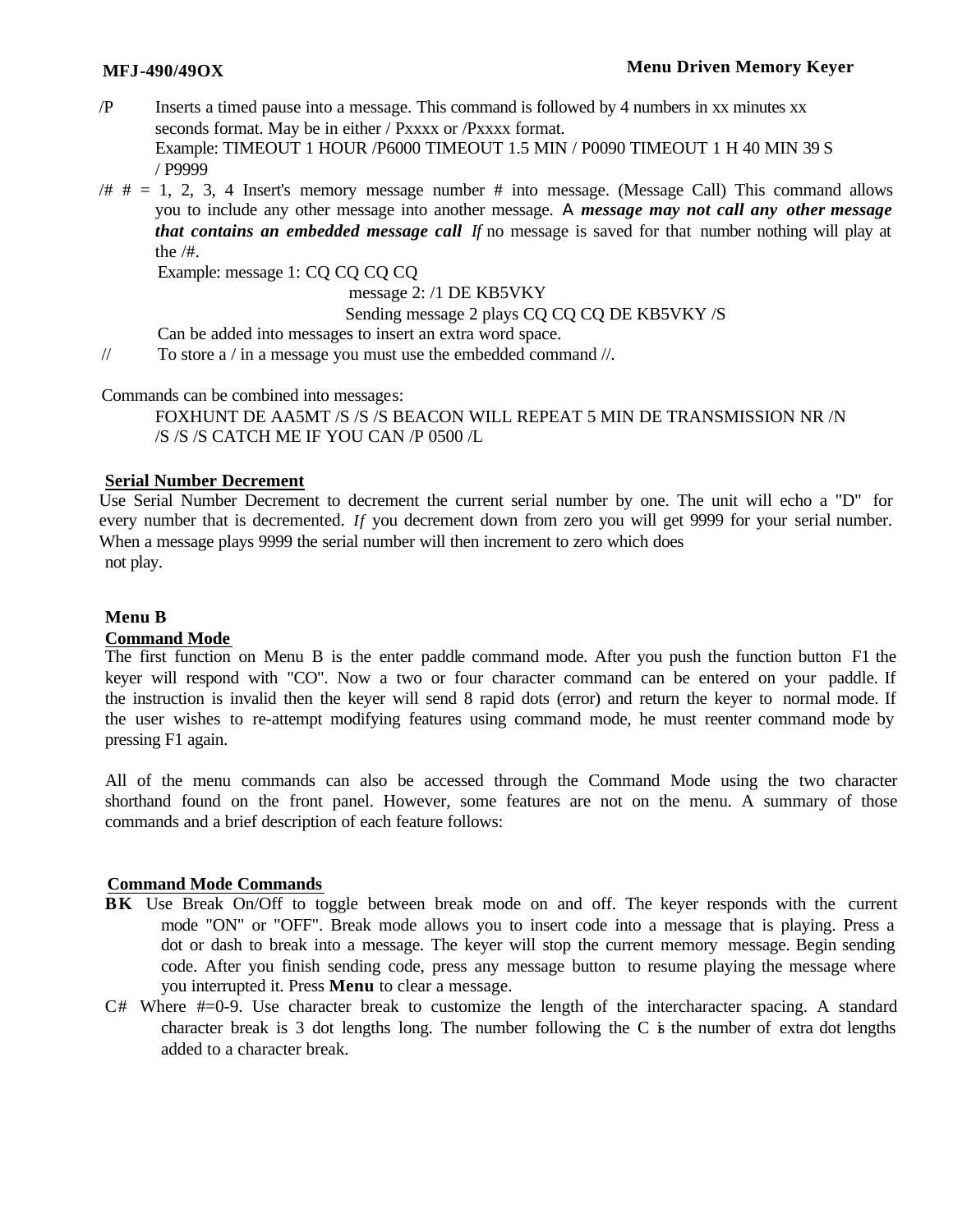#### **Command Mode Commands (cont.)**

- **FA** Use Farnsworth mode to toggle between Farnsworth mode on and off. Farnsworth mode works with the random code generator. It sets the code character speed to 18 words per minute while keeping the overall word speed at the defined setting. If the keyer is set to 5 WPM in Farnsworth mode, the keyer will send 18 WPM characters while inserting extra word break and intercharacter timing to maintain an effective speed of 5 WPM. At speeds above 18 WPM the keyer reverts to normal timing. This feature allows a user to associate Morse characters with their sound rather than by counting dots and dashes.
- KC## ##=00-15 sets a keying compensation value. Some radios have a key delay of 5 mS or more. By entering KC05, the keyer will add 5 mS to the dots and dashes. This eliminates the problems with a keying delay

R# Where #=1-8. Use Random Number to customize the Random Code Generator. The keyer will play "OK" after your command has been entered.

RI: Enable either 5 character word length or random (1-8 character) word length. R2:

Toggle random numeric characters on and off.

R3: Toggle random punctuation characters on and off.

R4: Toggle random prosign characters on and off.

R5: Toggle random alphabetic characters on and off.

R6: Enable either fixed character sets (01 - 09) or enabled sets (R2 - R5). See ## command. R7:

Enable either repeat code session or new code session.

- W# Where  $\#=0.9$ . Use word break to customize the length of the interword spacing. A standard word break is 7 dot lengths long. The number following the W is the number of extra dot lengths added to a word break. Keyer echoes "OK" upon entry.
- $\#$   $\#$  = 00 09. Select one of the six character sets for the random code generation. Keyer echoes "OK" upon entry.

| 01            | 02 | 03 | 04 | 05 | 06 | 07   | 08   | 09           |
|---------------|----|----|----|----|----|------|------|--------------|
| Α             | G  | M  | S  | v  | 4  |      |      |              |
| B             | H  | N  | Т  | Ζ  |    | റ    | $^+$ |              |
| $\mathcal{C}$ |    | 0  | U  |    | 6  | to   | 9    |              |
| D             |    | P  | V  |    |    | \$   |      |              |
| E             | K  |    | W  | 2  | 8  |      |      | <b>Start</b> |
| F             |    | R  |    | 3  | 9  | Para |      | Invite       |
|               |    |    |    |    |    |      |      |              |

#### **Speed Set \_\_\_\_\_\_\_\_\_ (SP)**

Use Speed Set (wpm) mode to change the speed of code . An alternating dot/dash is produced and the speed is modified by using the paddles to increase/decrease speed. Squeeze paddles to exit.

#### **Weight Set \_\_\_\_\_\_\_\_(WT)**

Use Weight Set to modify the weight settings for code. An alternating dot/dash is produced and the weight of the code is modified by using the paddles to increase/decrease weight. Squeeze paddles to exit.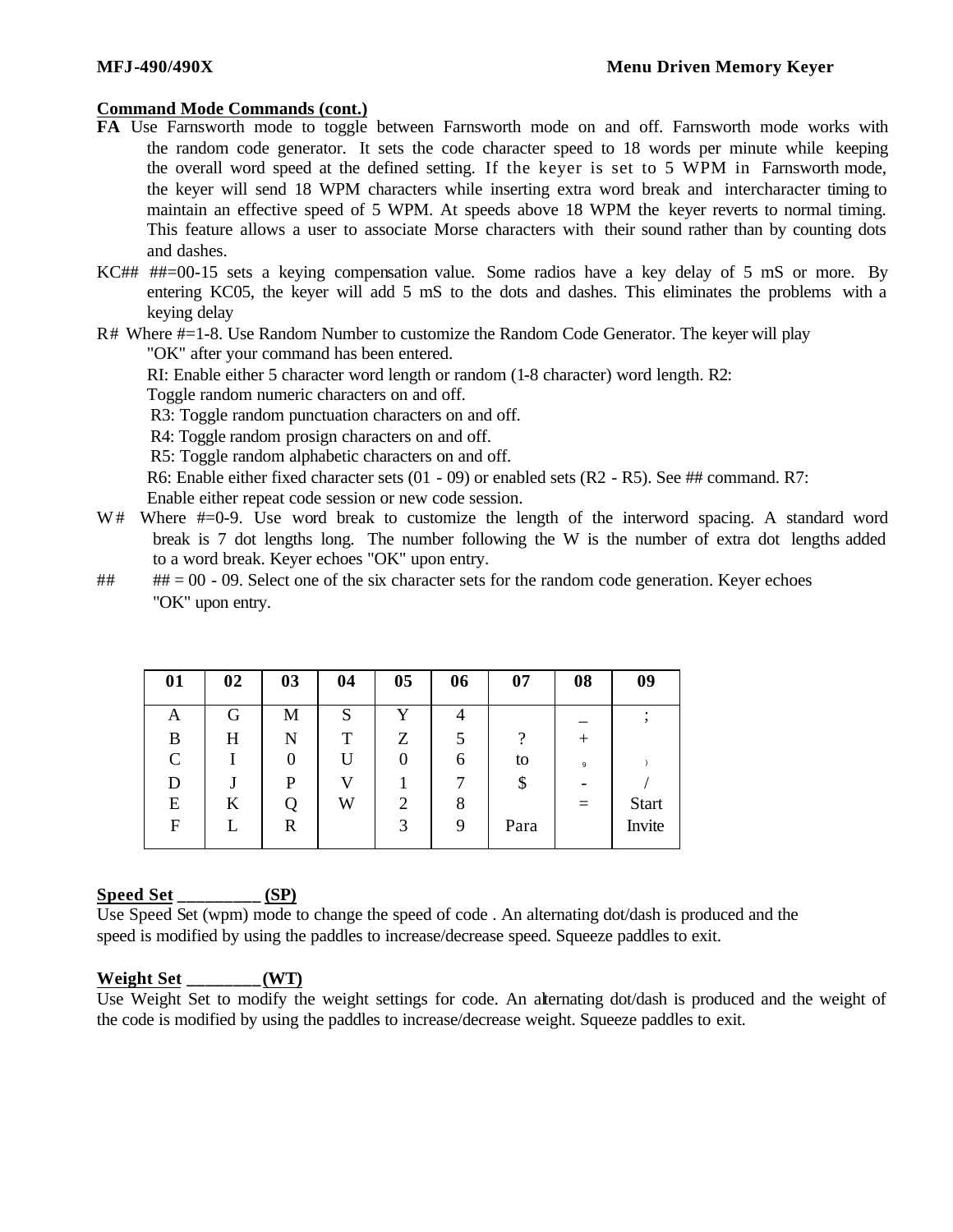#### **Sidetone Set (HZ)**

Use Sidetone Set to change the sidetone speaker frequency. The paddles now change the tone of the sidetone that is emitted from the speaker. This will not change the frequency of the code transmission because the keyer does not affect the tone that a radio emits. Squeeze paddles to exit.

#### **Output Tune** (TU)

Use Output Tune to tune up your station. This sends a constant key to allow tuning of your station. Squeeze paddles to exit.

### **MENU C Semi-Auto On/Off (SA)**

Use Semi-auto On/Off to toggle between semi-auto (bug) mode on and off. The keyer responds with the current mode "ON" or "OFF". Semi-auto mode creates automatic dots but requires dashes to be hand keyed. *Note: Semi Auto mode may not be used to enter messages, serial numbers or in command mode.*

#### **Iambic On/Off (IA)**

Use Iambic On/Off to toggle between iambic modes on and off. The keyer responds with the current mode "ON" or "OFF". Iambic mode allows you to squeeze both paddles and get alternating dashes or dots. Noniambic mode does not alternate between dots and dashes during a squeeze. It plays whatever side made contact first until it is released. See Iambic A or B

#### **Queue On/Off (QU)**

Use Queue On/Off to toggle between queue mode on and off. The keyer responds with the current mode "ON" or "OFF". Queue mode enables the user to load messages into a buffer to play messages sequentially. In queue mode, if you press a memory button while a message is playing, that message will play after the current message is done. In normal operation pressing a message memory will abort any message being played and play the new message.

#### **Sidetone On/Off (ST)**

Use Sidetone On/Off to toggle between sidetone speaker on and off. The keyer responds with the current mode "ON" or "OFF". If the sidetone is turned off, it will still play command messages and status information.

### **Output On/Off (TX)**

Use Output On/Off to toggle between output on and off. The keyer responds with the current mode "ON" or "OFF". If the output is turned off, no signal goes to the keyer gridblock or direct outputs to allow for practice operation. The output is automatically disabled during memory message storing, command mode operation, status information, and keyer setup.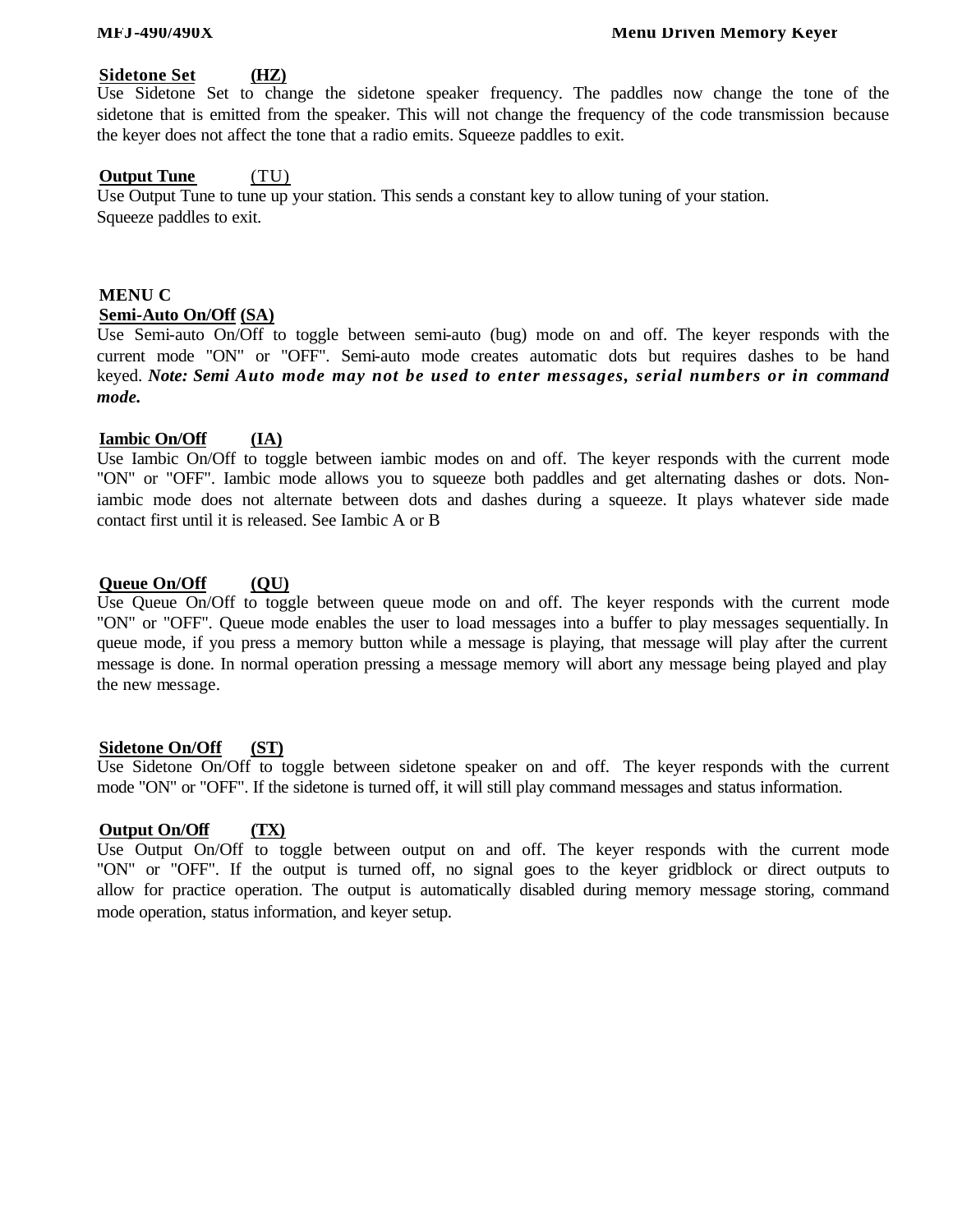#### **Menu D**

#### **Serial No. Store (SN)**

Use Serial Number Store to set the current serial number. You must enter four numbers in Morse code for a valid serial number. All numbers must be in the proper Morse code format. For example, the number "1" must be " " and the number "0" must be " ". The serial number can be set from 0000 to 9999. See IN under Embedded Commands. See also Serial Number Decrement.

#### **Iambic A or B (IX)**

Use Iambic A or B to toggle between Iambic A and Iambic B. The keyer responds with the current mode "A" or "B". The Iambic modes work when you squeeze both paddles together. See Iambic On/Off. In Iambic B mode the keyer plays the alternating element after the paddles are released during an element. Iambic A mode does not produce an alternating element when the paddles are released during an element. For example, a release during the dash produces ".-" or "A" in Iambic A mode but produces ".-." or "R" in Iambic B mode.

#### **Paddle Reverse (RV)**

Use Paddle Reverse to change the dot/dash paddle assignments. The keyer responds with "RV" and changes the dot paddle to dash and the dash paddle to dot.

#### **Hand Kev (HK)**

Use Hand Key to use your paddle as a hand (straight) key. The keyer responds with "HK". Dots and dashes are made manually by using either key of the paddle. Squeeze paddles to exit.

#### **Random Code (RC)**

Use Random Code to start the random code generator. Set up the Random Code generator using the Command Mode. Use FA, R1-8 and the set selection numbers to customize your code tutor to select exactly what you need to study. Squeeze paddles to exit.

### **TYPICAL SETTINGS FOR A CONTEST**

This is an example of some typical settings for a contest. Each contest has different rules for exchanges etc. and you may have a different method of contesting. This is an example of one contester's settings.

Memory #1: CQ TEST DE W8JI W8JI W8JI TEST

Memory #2: TEST W8J1 W8JI

Memory #3: UR 599 SN /N OH DE W8JI

Memory #4: R 73 TEST W8JI

Memory #1 is set for CQ at slow periods or at the end of a contest when most stations have already been worked.

Memory #2 is set for busy times when contacts are plentiful. Each of these memories are set with simple to the point messages. A listener will immediately know who is calling and what they want. The call is repeated after a short CQ TEST so that someone will not spend much time listening to stations they have already worked.

Memory #3 is set with the contest exchange. It gives a serial number and other contest information. Remember, all contests require different exchanges.

Memory #4 is set to close a QSO and announce that you are ready to for another contact.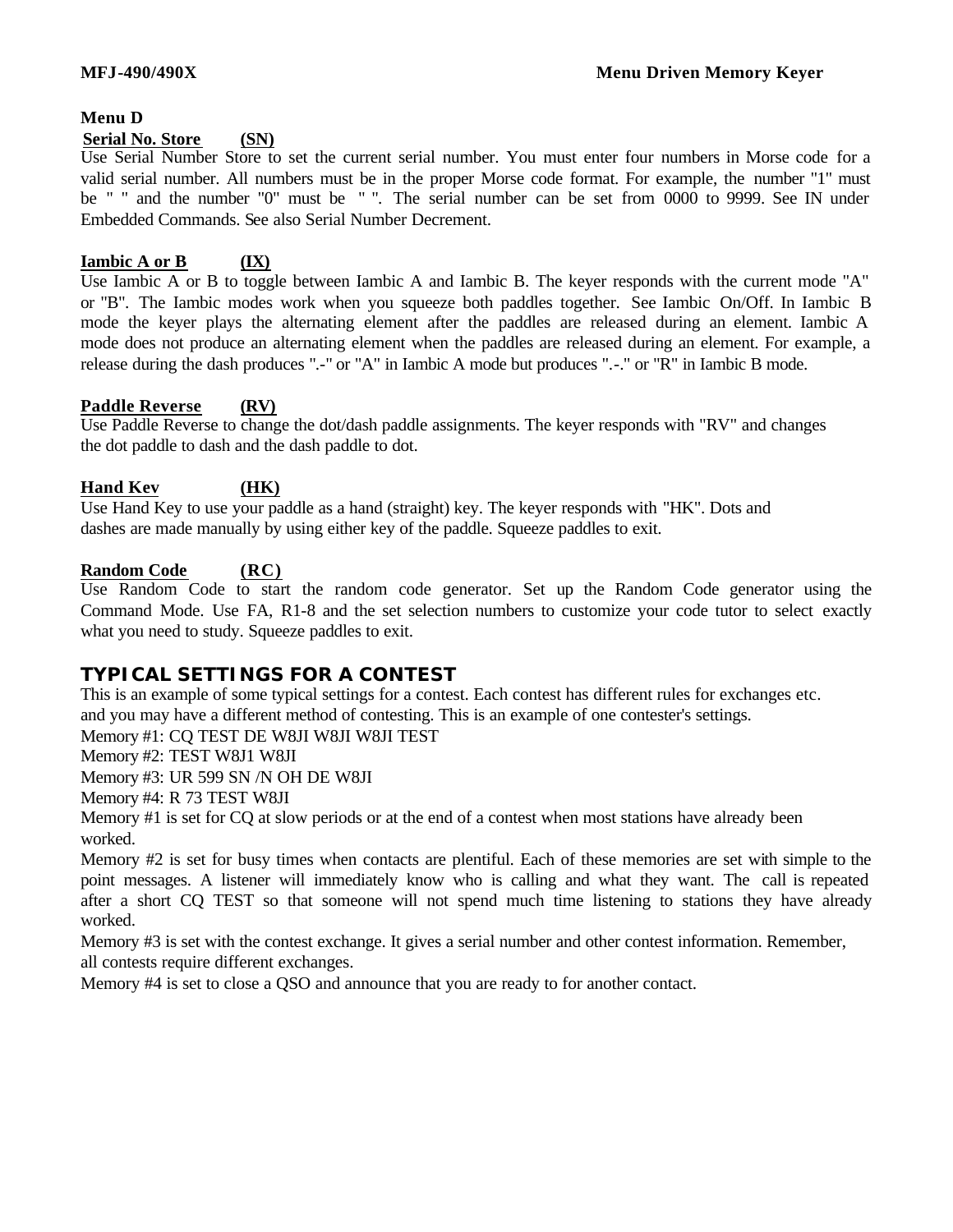# **TYPICAL CODE PRACTICE SESSION**

This is an example of a typical code practice session. Work first on the letters A-F. You can do all our practice in Farnsworth mode so that you will learn the sound of each character at a high speed. Enter Command Mode and key in'FA'. This enters Farnsworth mode.

Now fix the code generator to the 6 character sets by entering R6.

Enter '01' in the Command Mode to choose the A-F character set. The default settings are set to fixed 5 character length and repeat session.

Now adjust the speed with the speed set feature. Remember you are in Farnsworth mode so you can only adjust word spacing. All character speed is set to 18 words per minute. Get ready to copy.

Press the Random Code Function key and take code for a couple minutes. When you get to a stopping point squeeze the paddles together to end the session.

Restart the session again by pressing the Random Code Function key. The code session will start again and you should be able to check your copy. The same code session will repeat until you turn off the power or toggle the R8 command in the Command Mode.

After you have practiced the A-F set you can move to the next set by entering 02 - 08 in the command mode.

# **BATTERY REMOVAL AND INSTALLATION**

The MFJ-490 has two batteries. An optional nine volt for operation and a lithium cell for memory backup. MFJ suggests the use of a good long-life alkaline nine volt battery for longest operation. Turning the sidetone "off' will conserve the nine volt battery as the speaker pulls more current than any other keyer component. The lithium cell on this keyer should last 2 years or more.

To replace the nine volt battery do steps **1-4, 14.** To repace the lithium cell do all steps *except 4.*

- 1. Remove the rubber foot from the bottom rear of the paddle . Remove all extra screws from the paddle if you have an MFJ-564.
- 2. Remove the plastic cable clamp from the bottom center of the paddle. 3. Slide the keyer off the paddle
- 4. If you are *not* installing a lithium cell install a nine volt battery now. A nine volt battery fits in the bracket sideways over the circuit board. Go to step 14.
- 5. Remove the wires to the paddle by removing the solder lugs from the paddle. This will make things easier but it will not be necessary.
- 6. Remove the knobs with a 1/16 Allen wrench. Remove the nuts from the pots.
- 7. Remove the two large headed screws from the corners of the top of the keyer.
- 8. Grasp the half of the keyer shell with the speaker and slide it out of the shell with the buttons.
- 9. Lay the 2 halves of the shell flat so that the speaker wire is not flexed.
- 10. Locate the lithium cell battery holder under the **PCB.** *Turn the power switch to the "ON" position.*
- **11.** With a small flathead screwdriver lever the lip of the lithium cell forward over the edge of the battery holder. Lever the cell sideways out of the holder.
- 12. Hold the battery clip up with the small screwdriver and slide the new battery sideways under the battery clip. Remove the screwdriver and slide the cell into place.
- 13. Slide the 2 halves of the keyer back together and reinstall the screws, pot nuts, and knobs.
- 14. Slide the keyer back on the paddle and replace the screws. Reconnect the solder lugs if you removed them. Replace the plastic cable clamp and rubber foot.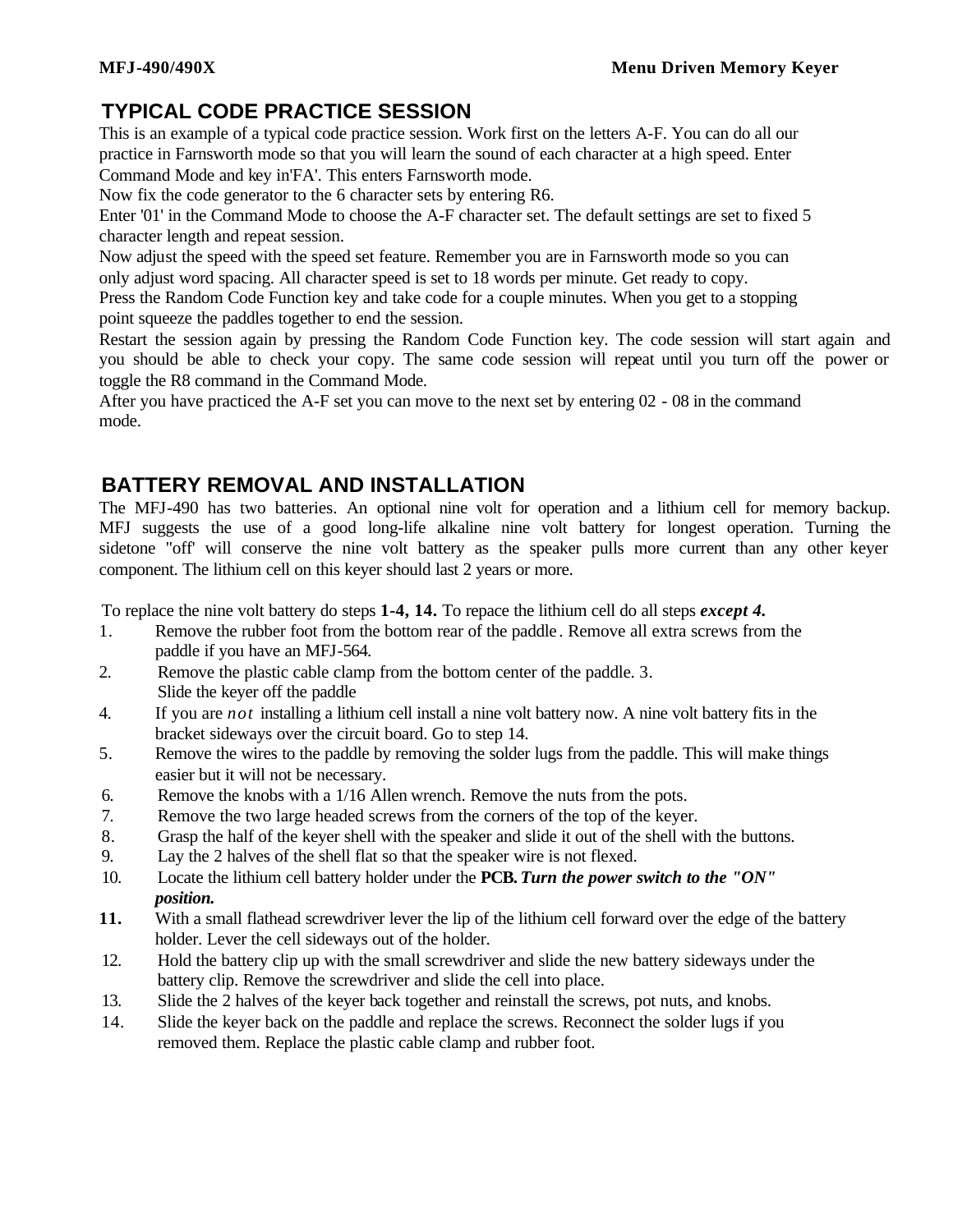# **COMMAND MODE QUICK REFERENCE**

| <b>COMMAND</b>    | <b>DESCRIPTION</b>                                   |
|-------------------|------------------------------------------------------|
| BK                | <b>TOGGLES BREAK IN MODE ON/OFF</b>                  |
| $C# # = 0.9$      | <b>SELECTS CHARACTER BREAK LENGTH</b>                |
| <b>FA</b>         | <b>TOGGLES FARNSWORTH MODE ON/OFF</b>                |
| <b>HK</b>         | <b>ENABLES HAND KEY (STRAIGHT KEY) MODE</b>          |
| HZ                | <b>ENABLES SIDETONE FREQUENCY SET MODE</b>           |
| <b>IA</b>         | <b>TOGGLES IAMBIC MODE ON/OFF</b>                    |
| IX                | <b>TOGGLES IAMBIC MODES A/B</b>                      |
|                   | KC## ## = 00-15 SELECTS KEYING COMPENSATION VALUE QU |
|                   | TOGGLES MESSAGE QUEUE MODE ON/OFF                    |
| <b>RA</b>         | <b>ENABLES RANDOM CODE MODE</b>                      |
| <b>RV</b>         | <b>TOGGLES DOT/DASH PADDLE ASSIGNMENTS</b>           |
| $R# # = 1-8$      | <b>SELECTS RANDOM CODE MODES</b>                     |
| <b>SA</b>         | <b>ENABLES SEMI-AUTOMATIC (BUG) MODE</b>             |
| <b>SN</b>         | <b>ENABLES SERIAL NUMBER STORE MODE</b>              |
| <b>SP</b>         | <b>ENABLES SPEED (WPM) SET MODE</b>                  |
| <b>ST</b>         | <b>TOGGLES SIDETONE ON/OFF</b>                       |
| TU                | <b>ENABLES TUNE (KEY UP) MODE</b>                    |
| <b>TX</b>         | TOGGLES OUTPUT KEY ON/OFF                            |
| <b>WT</b>         | <b>ENABLES WEIGHT SET MODE</b>                       |
| $W# # = 0-9$      | <b>SELECTS WORD BREAK LENGTH</b>                     |
| ## ## $= 01 - 09$ | <b>SELECTS RANDOM CODE 6 CHARACTER SETS</b>          |

# **TECHNICAL ASSISTANCE**

If you have any problem with this unit first check the appropriate section of this manual. If the manual does not reference your problem or your problem is not solved by following the manual you may call MFJ toll-free at 1-800-647-TECH (8324) or FAX to 601-323-6551, or TELEX 53 4590 MFJ STKV. Outside the continental U.S.A. 601-323-5869. You will be best served if you have your unit, manual and all information on your station handy so you can answer any questions the technicians may ask.

You can also send questions to MFJ Enterprises, INC., P.O. Box 494, Mississippi State, MS 39762. Send a complete description of your problem, an explanation of exactly how you are using your unit and a complete description of your station.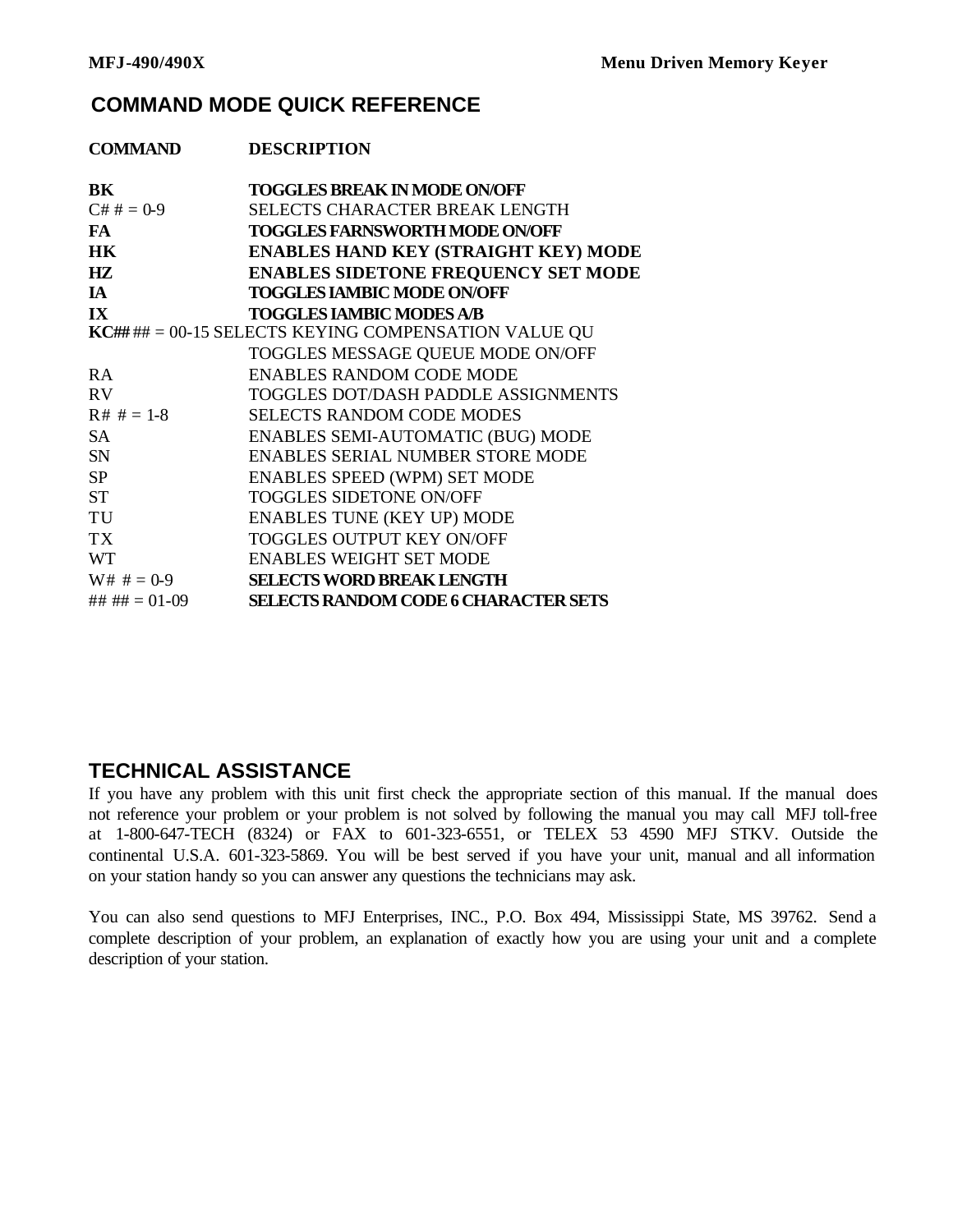# **MFJ-490 PARTS LIST**

| RESISTOR, NETWORK, SIP, COMMON, 9 ELEMENTS, 10K<br>R1<br>126-4100-09<br>RESISTOR, 1/4 WATT, 5%, FILM, LOOK OHM<br>R2, R12<br>100-5100<br>RESISTOR, I/4 WATT, 5%, FILM, 1.0K OHM<br>R3,R17<br>100-3100<br>R4<br>RESISTOR, POT, PCB, LINEAR TAPER, 1K<br>$162 - 3100 - 1$<br>RESISTOR, I/4 WATT, 5%, FILM, 100 OHM<br>100-2100<br>R6<br>RESISTOR, 1/4 WATT, 5%, FILM, 15 OHM<br>R7<br>$100 - 1150$<br>RESISTOR, POT, PCB, LINEAR TAPER, 250 OHM<br>R8<br>$162 - 2250 - 1$<br>RESISTOR, 1/4 WATT, 5%, FILM, 1.5K OHM<br>$\overline{RIO}$<br>100-3150<br>R11<br>RESISTOR, I/4 WATT, 5%, FILM, 20K OHM<br>100-4200<br>RESISTOR, 1/4 WATT, 5%, FILM, 10.0K OHM<br>R <sub>13</sub> ,R <sub>14</sub> ,R <sub>15</sub> ,R <sub>19</sub><br>100-4100<br>R16<br>100-2130<br>RESISTOR, I/4 WATT, 5%, FILM, 130 OHM<br>C1.C2<br>CAPACITOR, MULTILAYER CER., NPO, 5%,50 V, 33 PF<br>205-0020<br>CAPACITOR, DISC CERAMIC, 1 KV, 20%, .O1 OF<br>C3,C12,C13,C20,C21,C24<br>200-2015<br>CAPACITOR, ELECTROLYTIC, RADIAL, 50V, 1 OF<br>C4, C18<br>203-0006<br>CAPACITOR, ELECTROLYTIC, RADIAL, 35V, 2.2UF<br>$\overline{C}$<br>203-0002<br>C8,C9,C10,C19<br>CAPACITOR, MULTILAYER, 2, X7R, 10%, 50V, .1 OF<br>205-2210<br>CAPACITOR, DISC CERAMIC, 1 KV, 20%, 1 OF<br>$\overline{C14}$<br>200-2017<br>CAPACITOR, ELECTROLYTIC, RADIAL, 35V, 47 OF<br>C15<br>203-0007<br>TRANSISTOR, TO-92, NPN, MPS-A13<br>$\overline{Q1}$<br>305-2007<br>TRANSISTOR, NPN, MOT 2N3904<br>Q2,Q5<br>305-0018<br>TRANSISTOR, TO-92, 300V, PNP, MPS-A92<br>$\overline{Q3}$<br>305-2006<br>$\overline{Q4}$<br>TRANSISTOR, FET, SWITCHING, VN1OKM<br>305-6005<br>$\overline{Y1}$<br>CRYSTAL, HC18/U, 16 MHZ<br>405-0067<br>D1, D4<br>DIODE, ZENER,. DO-35, 500 mW, 3V, 1N5225B<br>301-5225<br>D <sub>2</sub> , D <sub>3</sub> , D <sub>5</sub> , D <sub>7</sub> , D <sub>8</sub> , D <sub>9</sub><br>DIODE, RECTIFIER, DO-41, 1 A, 800 PIV, 1N4006<br>300-1005<br>DIODE, SWITCHING, DO-35, 10 mW, 75 PIV, 1N4148<br>D <sub>6</sub><br>300-0003<br>LLT, OPTO, LED, 5MM, ROUND, GREEN<br>CR1<br>320-0002<br>LLT, OPTO, LED, 5 MM ROUND, RED, MV5753<br>CR2,CR3,CR4<br>320-0001<br>IC, CPU, 40 Pin, 8-BIT, INTEL, P80C32-1<br>1C1<br>313-08032<br>1C, HCT 20 Pin, TRI-STATE OCTAL LATCH, 74HCT373<br>1C2<br>310-4373<br>1C, EPROM, 28 PIN, 64K, 21V, CMOS, 27C64<br>1C <sub>3</sub><br>312-2081<br>1C <sub>4</sub><br><b>VOLTAGE REGULATOR, +5 VOLTS, 78L05AC</b><br>307-0010 | Part Designator | Part Description                                    | <b>MFJ Part Number</b> |
|-----------------------------------------------------------------------------------------------------------------------------------------------------------------------------------------------------------------------------------------------------------------------------------------------------------------------------------------------------------------------------------------------------------------------------------------------------------------------------------------------------------------------------------------------------------------------------------------------------------------------------------------------------------------------------------------------------------------------------------------------------------------------------------------------------------------------------------------------------------------------------------------------------------------------------------------------------------------------------------------------------------------------------------------------------------------------------------------------------------------------------------------------------------------------------------------------------------------------------------------------------------------------------------------------------------------------------------------------------------------------------------------------------------------------------------------------------------------------------------------------------------------------------------------------------------------------------------------------------------------------------------------------------------------------------------------------------------------------------------------------------------------------------------------------------------------------------------------------------------------------------------------------------------------------------------------------------------------------------------------------------------------------------------------------------------------------------------------------------------------------------------------------------------------------------------------------------------------------------------------------------------------------------------------------------------------------------------------------------------------------------------------------------------------------------------|-----------------|-----------------------------------------------------|------------------------|
|                                                                                                                                                                                                                                                                                                                                                                                                                                                                                                                                                                                                                                                                                                                                                                                                                                                                                                                                                                                                                                                                                                                                                                                                                                                                                                                                                                                                                                                                                                                                                                                                                                                                                                                                                                                                                                                                                                                                                                                                                                                                                                                                                                                                                                                                                                                                                                                                                                   |                 |                                                     |                        |
|                                                                                                                                                                                                                                                                                                                                                                                                                                                                                                                                                                                                                                                                                                                                                                                                                                                                                                                                                                                                                                                                                                                                                                                                                                                                                                                                                                                                                                                                                                                                                                                                                                                                                                                                                                                                                                                                                                                                                                                                                                                                                                                                                                                                                                                                                                                                                                                                                                   |                 |                                                     |                        |
|                                                                                                                                                                                                                                                                                                                                                                                                                                                                                                                                                                                                                                                                                                                                                                                                                                                                                                                                                                                                                                                                                                                                                                                                                                                                                                                                                                                                                                                                                                                                                                                                                                                                                                                                                                                                                                                                                                                                                                                                                                                                                                                                                                                                                                                                                                                                                                                                                                   |                 |                                                     |                        |
|                                                                                                                                                                                                                                                                                                                                                                                                                                                                                                                                                                                                                                                                                                                                                                                                                                                                                                                                                                                                                                                                                                                                                                                                                                                                                                                                                                                                                                                                                                                                                                                                                                                                                                                                                                                                                                                                                                                                                                                                                                                                                                                                                                                                                                                                                                                                                                                                                                   |                 |                                                     |                        |
|                                                                                                                                                                                                                                                                                                                                                                                                                                                                                                                                                                                                                                                                                                                                                                                                                                                                                                                                                                                                                                                                                                                                                                                                                                                                                                                                                                                                                                                                                                                                                                                                                                                                                                                                                                                                                                                                                                                                                                                                                                                                                                                                                                                                                                                                                                                                                                                                                                   |                 |                                                     |                        |
|                                                                                                                                                                                                                                                                                                                                                                                                                                                                                                                                                                                                                                                                                                                                                                                                                                                                                                                                                                                                                                                                                                                                                                                                                                                                                                                                                                                                                                                                                                                                                                                                                                                                                                                                                                                                                                                                                                                                                                                                                                                                                                                                                                                                                                                                                                                                                                                                                                   |                 |                                                     |                        |
|                                                                                                                                                                                                                                                                                                                                                                                                                                                                                                                                                                                                                                                                                                                                                                                                                                                                                                                                                                                                                                                                                                                                                                                                                                                                                                                                                                                                                                                                                                                                                                                                                                                                                                                                                                                                                                                                                                                                                                                                                                                                                                                                                                                                                                                                                                                                                                                                                                   |                 |                                                     |                        |
|                                                                                                                                                                                                                                                                                                                                                                                                                                                                                                                                                                                                                                                                                                                                                                                                                                                                                                                                                                                                                                                                                                                                                                                                                                                                                                                                                                                                                                                                                                                                                                                                                                                                                                                                                                                                                                                                                                                                                                                                                                                                                                                                                                                                                                                                                                                                                                                                                                   |                 |                                                     |                        |
|                                                                                                                                                                                                                                                                                                                                                                                                                                                                                                                                                                                                                                                                                                                                                                                                                                                                                                                                                                                                                                                                                                                                                                                                                                                                                                                                                                                                                                                                                                                                                                                                                                                                                                                                                                                                                                                                                                                                                                                                                                                                                                                                                                                                                                                                                                                                                                                                                                   |                 |                                                     |                        |
|                                                                                                                                                                                                                                                                                                                                                                                                                                                                                                                                                                                                                                                                                                                                                                                                                                                                                                                                                                                                                                                                                                                                                                                                                                                                                                                                                                                                                                                                                                                                                                                                                                                                                                                                                                                                                                                                                                                                                                                                                                                                                                                                                                                                                                                                                                                                                                                                                                   |                 |                                                     |                        |
|                                                                                                                                                                                                                                                                                                                                                                                                                                                                                                                                                                                                                                                                                                                                                                                                                                                                                                                                                                                                                                                                                                                                                                                                                                                                                                                                                                                                                                                                                                                                                                                                                                                                                                                                                                                                                                                                                                                                                                                                                                                                                                                                                                                                                                                                                                                                                                                                                                   |                 |                                                     |                        |
|                                                                                                                                                                                                                                                                                                                                                                                                                                                                                                                                                                                                                                                                                                                                                                                                                                                                                                                                                                                                                                                                                                                                                                                                                                                                                                                                                                                                                                                                                                                                                                                                                                                                                                                                                                                                                                                                                                                                                                                                                                                                                                                                                                                                                                                                                                                                                                                                                                   |                 |                                                     |                        |
|                                                                                                                                                                                                                                                                                                                                                                                                                                                                                                                                                                                                                                                                                                                                                                                                                                                                                                                                                                                                                                                                                                                                                                                                                                                                                                                                                                                                                                                                                                                                                                                                                                                                                                                                                                                                                                                                                                                                                                                                                                                                                                                                                                                                                                                                                                                                                                                                                                   |                 |                                                     |                        |
|                                                                                                                                                                                                                                                                                                                                                                                                                                                                                                                                                                                                                                                                                                                                                                                                                                                                                                                                                                                                                                                                                                                                                                                                                                                                                                                                                                                                                                                                                                                                                                                                                                                                                                                                                                                                                                                                                                                                                                                                                                                                                                                                                                                                                                                                                                                                                                                                                                   |                 |                                                     |                        |
|                                                                                                                                                                                                                                                                                                                                                                                                                                                                                                                                                                                                                                                                                                                                                                                                                                                                                                                                                                                                                                                                                                                                                                                                                                                                                                                                                                                                                                                                                                                                                                                                                                                                                                                                                                                                                                                                                                                                                                                                                                                                                                                                                                                                                                                                                                                                                                                                                                   |                 |                                                     |                        |
|                                                                                                                                                                                                                                                                                                                                                                                                                                                                                                                                                                                                                                                                                                                                                                                                                                                                                                                                                                                                                                                                                                                                                                                                                                                                                                                                                                                                                                                                                                                                                                                                                                                                                                                                                                                                                                                                                                                                                                                                                                                                                                                                                                                                                                                                                                                                                                                                                                   |                 |                                                     |                        |
|                                                                                                                                                                                                                                                                                                                                                                                                                                                                                                                                                                                                                                                                                                                                                                                                                                                                                                                                                                                                                                                                                                                                                                                                                                                                                                                                                                                                                                                                                                                                                                                                                                                                                                                                                                                                                                                                                                                                                                                                                                                                                                                                                                                                                                                                                                                                                                                                                                   |                 |                                                     |                        |
|                                                                                                                                                                                                                                                                                                                                                                                                                                                                                                                                                                                                                                                                                                                                                                                                                                                                                                                                                                                                                                                                                                                                                                                                                                                                                                                                                                                                                                                                                                                                                                                                                                                                                                                                                                                                                                                                                                                                                                                                                                                                                                                                                                                                                                                                                                                                                                                                                                   |                 |                                                     |                        |
|                                                                                                                                                                                                                                                                                                                                                                                                                                                                                                                                                                                                                                                                                                                                                                                                                                                                                                                                                                                                                                                                                                                                                                                                                                                                                                                                                                                                                                                                                                                                                                                                                                                                                                                                                                                                                                                                                                                                                                                                                                                                                                                                                                                                                                                                                                                                                                                                                                   |                 |                                                     |                        |
|                                                                                                                                                                                                                                                                                                                                                                                                                                                                                                                                                                                                                                                                                                                                                                                                                                                                                                                                                                                                                                                                                                                                                                                                                                                                                                                                                                                                                                                                                                                                                                                                                                                                                                                                                                                                                                                                                                                                                                                                                                                                                                                                                                                                                                                                                                                                                                                                                                   |                 |                                                     |                        |
|                                                                                                                                                                                                                                                                                                                                                                                                                                                                                                                                                                                                                                                                                                                                                                                                                                                                                                                                                                                                                                                                                                                                                                                                                                                                                                                                                                                                                                                                                                                                                                                                                                                                                                                                                                                                                                                                                                                                                                                                                                                                                                                                                                                                                                                                                                                                                                                                                                   |                 |                                                     |                        |
|                                                                                                                                                                                                                                                                                                                                                                                                                                                                                                                                                                                                                                                                                                                                                                                                                                                                                                                                                                                                                                                                                                                                                                                                                                                                                                                                                                                                                                                                                                                                                                                                                                                                                                                                                                                                                                                                                                                                                                                                                                                                                                                                                                                                                                                                                                                                                                                                                                   |                 |                                                     |                        |
|                                                                                                                                                                                                                                                                                                                                                                                                                                                                                                                                                                                                                                                                                                                                                                                                                                                                                                                                                                                                                                                                                                                                                                                                                                                                                                                                                                                                                                                                                                                                                                                                                                                                                                                                                                                                                                                                                                                                                                                                                                                                                                                                                                                                                                                                                                                                                                                                                                   |                 |                                                     |                        |
|                                                                                                                                                                                                                                                                                                                                                                                                                                                                                                                                                                                                                                                                                                                                                                                                                                                                                                                                                                                                                                                                                                                                                                                                                                                                                                                                                                                                                                                                                                                                                                                                                                                                                                                                                                                                                                                                                                                                                                                                                                                                                                                                                                                                                                                                                                                                                                                                                                   |                 |                                                     |                        |
|                                                                                                                                                                                                                                                                                                                                                                                                                                                                                                                                                                                                                                                                                                                                                                                                                                                                                                                                                                                                                                                                                                                                                                                                                                                                                                                                                                                                                                                                                                                                                                                                                                                                                                                                                                                                                                                                                                                                                                                                                                                                                                                                                                                                                                                                                                                                                                                                                                   |                 |                                                     |                        |
|                                                                                                                                                                                                                                                                                                                                                                                                                                                                                                                                                                                                                                                                                                                                                                                                                                                                                                                                                                                                                                                                                                                                                                                                                                                                                                                                                                                                                                                                                                                                                                                                                                                                                                                                                                                                                                                                                                                                                                                                                                                                                                                                                                                                                                                                                                                                                                                                                                   |                 |                                                     |                        |
|                                                                                                                                                                                                                                                                                                                                                                                                                                                                                                                                                                                                                                                                                                                                                                                                                                                                                                                                                                                                                                                                                                                                                                                                                                                                                                                                                                                                                                                                                                                                                                                                                                                                                                                                                                                                                                                                                                                                                                                                                                                                                                                                                                                                                                                                                                                                                                                                                                   |                 |                                                     |                        |
|                                                                                                                                                                                                                                                                                                                                                                                                                                                                                                                                                                                                                                                                                                                                                                                                                                                                                                                                                                                                                                                                                                                                                                                                                                                                                                                                                                                                                                                                                                                                                                                                                                                                                                                                                                                                                                                                                                                                                                                                                                                                                                                                                                                                                                                                                                                                                                                                                                   |                 |                                                     |                        |
|                                                                                                                                                                                                                                                                                                                                                                                                                                                                                                                                                                                                                                                                                                                                                                                                                                                                                                                                                                                                                                                                                                                                                                                                                                                                                                                                                                                                                                                                                                                                                                                                                                                                                                                                                                                                                                                                                                                                                                                                                                                                                                                                                                                                                                                                                                                                                                                                                                   |                 |                                                     |                        |
|                                                                                                                                                                                                                                                                                                                                                                                                                                                                                                                                                                                                                                                                                                                                                                                                                                                                                                                                                                                                                                                                                                                                                                                                                                                                                                                                                                                                                                                                                                                                                                                                                                                                                                                                                                                                                                                                                                                                                                                                                                                                                                                                                                                                                                                                                                                                                                                                                                   |                 |                                                     |                        |
|                                                                                                                                                                                                                                                                                                                                                                                                                                                                                                                                                                                                                                                                                                                                                                                                                                                                                                                                                                                                                                                                                                                                                                                                                                                                                                                                                                                                                                                                                                                                                                                                                                                                                                                                                                                                                                                                                                                                                                                                                                                                                                                                                                                                                                                                                                                                                                                                                                   |                 |                                                     |                        |
|                                                                                                                                                                                                                                                                                                                                                                                                                                                                                                                                                                                                                                                                                                                                                                                                                                                                                                                                                                                                                                                                                                                                                                                                                                                                                                                                                                                                                                                                                                                                                                                                                                                                                                                                                                                                                                                                                                                                                                                                                                                                                                                                                                                                                                                                                                                                                                                                                                   |                 |                                                     |                        |
|                                                                                                                                                                                                                                                                                                                                                                                                                                                                                                                                                                                                                                                                                                                                                                                                                                                                                                                                                                                                                                                                                                                                                                                                                                                                                                                                                                                                                                                                                                                                                                                                                                                                                                                                                                                                                                                                                                                                                                                                                                                                                                                                                                                                                                                                                                                                                                                                                                   | 1C6             | IC, HC, 8 BIT SHIFT REGISTER, OUT, 14 PIN, 74HC 164 | 310-3164               |
| $\overline{J3}$<br>JACK, 2.I MM, PCB, DC COAXIAL JACK<br>$601 - 6021$                                                                                                                                                                                                                                                                                                                                                                                                                                                                                                                                                                                                                                                                                                                                                                                                                                                                                                                                                                                                                                                                                                                                                                                                                                                                                                                                                                                                                                                                                                                                                                                                                                                                                                                                                                                                                                                                                                                                                                                                                                                                                                                                                                                                                                                                                                                                                             |                 |                                                     |                        |
| J4<br>JACK, RCA PHONO, PCB, SINGLE<br>600-0011                                                                                                                                                                                                                                                                                                                                                                                                                                                                                                                                                                                                                                                                                                                                                                                                                                                                                                                                                                                                                                                                                                                                                                                                                                                                                                                                                                                                                                                                                                                                                                                                                                                                                                                                                                                                                                                                                                                                                                                                                                                                                                                                                                                                                                                                                                                                                                                    |                 |                                                     |                        |
| CONNECTOR, JUMPER, SHORTING, I, 2 POSITION<br>$\overline{J5}$<br>612-4001                                                                                                                                                                                                                                                                                                                                                                                                                                                                                                                                                                                                                                                                                                                                                                                                                                                                                                                                                                                                                                                                                                                                                                                                                                                                                                                                                                                                                                                                                                                                                                                                                                                                                                                                                                                                                                                                                                                                                                                                                                                                                                                                                                                                                                                                                                                                                         |                 |                                                     |                        |
| B1<br>BATTERY, COIN, 3V, LITHUM, (1480),.<br>730-1308                                                                                                                                                                                                                                                                                                                                                                                                                                                                                                                                                                                                                                                                                                                                                                                                                                                                                                                                                                                                                                                                                                                                                                                                                                                                                                                                                                                                                                                                                                                                                                                                                                                                                                                                                                                                                                                                                                                                                                                                                                                                                                                                                                                                                                                                                                                                                                             |                 |                                                     |                        |
| HOLDER, BATTERY, PCB MT, COIN, 3 V, LITHUM<br>FOR B1<br>730-2293                                                                                                                                                                                                                                                                                                                                                                                                                                                                                                                                                                                                                                                                                                                                                                                                                                                                                                                                                                                                                                                                                                                                                                                                                                                                                                                                                                                                                                                                                                                                                                                                                                                                                                                                                                                                                                                                                                                                                                                                                                                                                                                                                                                                                                                                                                                                                                  |                 |                                                     |                        |
| LLT, SPEAKER, 2", ROUND, 2 WATT, 8 OHM<br><b>SPKR</b><br>410-0024                                                                                                                                                                                                                                                                                                                                                                                                                                                                                                                                                                                                                                                                                                                                                                                                                                                                                                                                                                                                                                                                                                                                                                                                                                                                                                                                                                                                                                                                                                                                                                                                                                                                                                                                                                                                                                                                                                                                                                                                                                                                                                                                                                                                                                                                                                                                                                 |                 |                                                     |                        |
| SWITCH, PUSH BUTTON, 3 AMP, 125 VAC, SPST<br>$SW1 - SW6$<br>504-1003                                                                                                                                                                                                                                                                                                                                                                                                                                                                                                                                                                                                                                                                                                                                                                                                                                                                                                                                                                                                                                                                                                                                                                                                                                                                                                                                                                                                                                                                                                                                                                                                                                                                                                                                                                                                                                                                                                                                                                                                                                                                                                                                                                                                                                                                                                                                                              |                 |                                                     |                        |
| SW7<br>SWITCH, PUSH-BUTTON, PC, .5 A, 125 VAC, 2P2P<br>504-0022                                                                                                                                                                                                                                                                                                                                                                                                                                                                                                                                                                                                                                                                                                                                                                                                                                                                                                                                                                                                                                                                                                                                                                                                                                                                                                                                                                                                                                                                                                                                                                                                                                                                                                                                                                                                                                                                                                                                                                                                                                                                                                                                                                                                                                                                                                                                                                   |                 |                                                     |                        |
| KNOB, PLASTIC, PUSH-BUTTON,.350" DIA, RED<br>FOR SW7<br>760-2140                                                                                                                                                                                                                                                                                                                                                                                                                                                                                                                                                                                                                                                                                                                                                                                                                                                                                                                                                                                                                                                                                                                                                                                                                                                                                                                                                                                                                                                                                                                                                                                                                                                                                                                                                                                                                                                                                                                                                                                                                                                                                                                                                                                                                                                                                                                                                                  |                 |                                                     |                        |